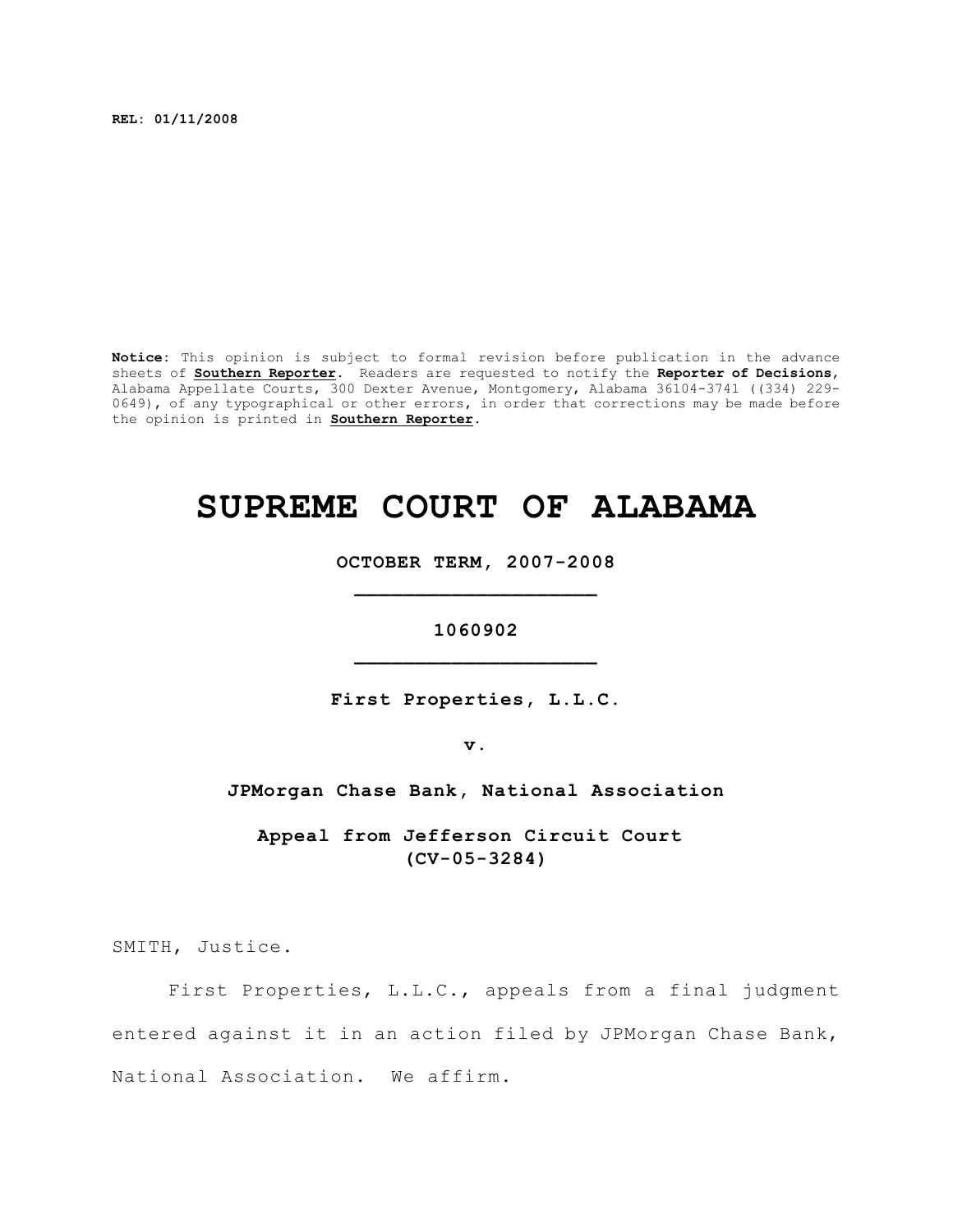# Factual and Procedural Background

On October 19, 1998, the Jefferson County fire district of Forestdale conducted a foreclosure sale on property located at 933 Heflin Avenue East in Birmingham. At the time of the sale, Ruthia Cullen Dumas held duly recorded title to the property. Apparently, the dues assessed by the fire district for fire-protection services were delinquent, and to satisfy the delinquency the fire district sold the property in accordance with the procedure outlined under "The Municipal Public Improvement Act," § 11-48-1 et seq., Ala. Code 1975. See generally Special Assets, L.L.C. v. Chase Home Fin., L.L.C., [Ms. 1060083, Dec. 21, 2007] \_\_\_ So. 2d \_\_, \_\_\_ (Ala. 2007) (discussing the local amendment authorizing the creation of fire districts in Jefferson County and the assessment of dues for fire-protection services by those fire districts); see also § 12 of Act No. 79, Ala. Acts 1966 (Special Session), as amended by Act No. 500, Ala. Acts 1978, which states that a service charge levied for fire districts in Jefferson County is "a personal obligation of the owner of the property served by the system," and creates a "lien against said property in favor of the district, which lien shall be enforceable by sale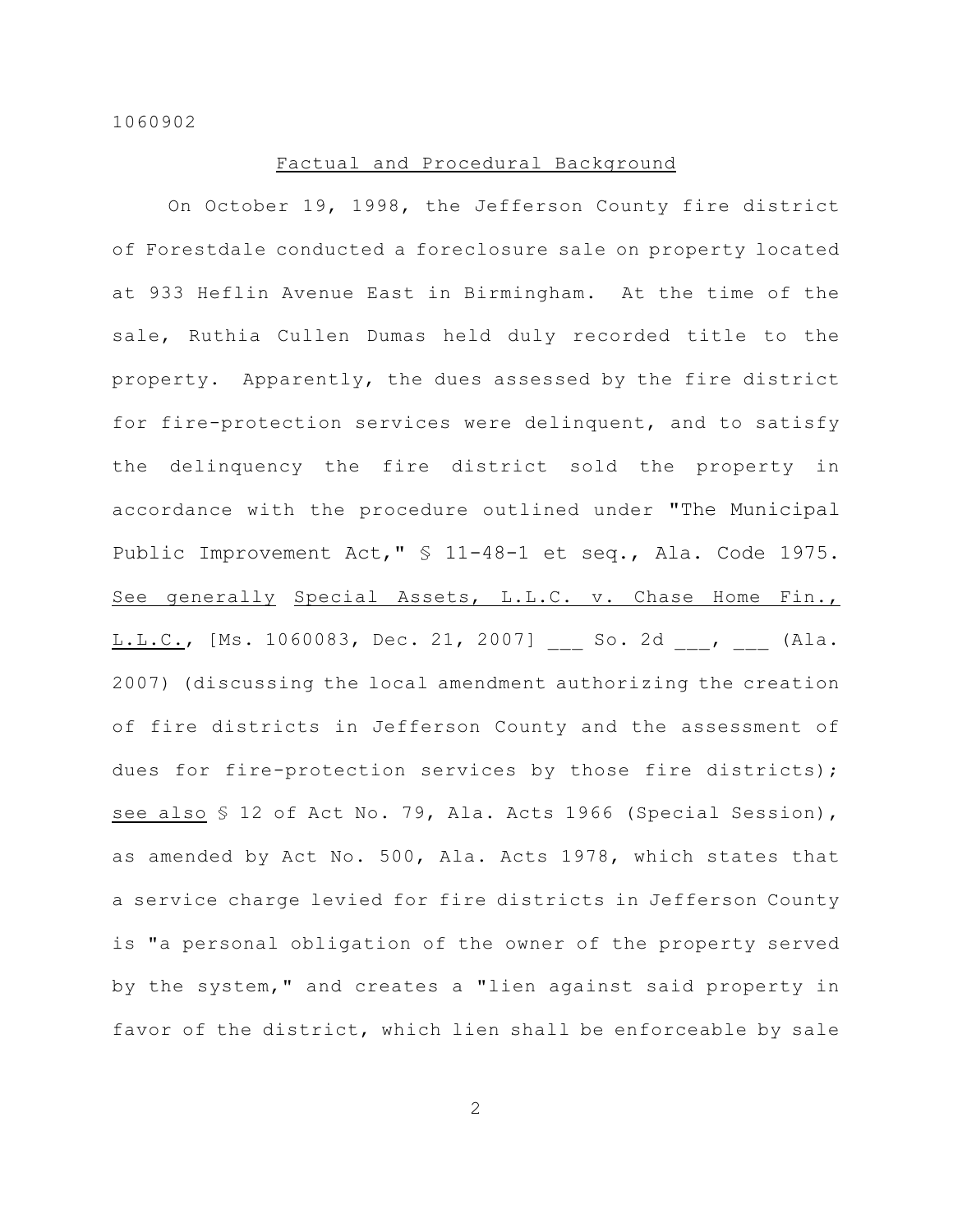thereof in the same manner in which the foreclosure of a municipal assessment for public improvements is authorized."

With a bid of \$603.45, the fire district was the highest bidder at the sale. The business manager of the fire district executed a deed purporting to convey the property from the fire district, as grantor, to the fire district, as grantee. The fire district then recorded the deed in the Jefferson County Probate Office on October 28, 1998. The deed was not listed in the grantor/grantee index, did not refer to Dumas as the owner of record, and contained what the trial court determined was an inadequate description of the property.

On November 9, 1999, Dumas secured a loan of \$67,550 by executing a mortgage on the property in favor of First Franklin Financial Corporation. First Franklin recorded that mortgage in the Jefferson County Probate Office on January 13, 2000. On July 31, 2004, First Franklin assigned the mortgage to JPMorgan, and that mortgage was recorded on June 14, 2005.

On December 18, 2004, the fire district executed a quitclaim deed to the property to First Properties, in consideration of \$2,851.25. The quitclaim deed listed Dumas as the owner of record before the foreclosure sale held on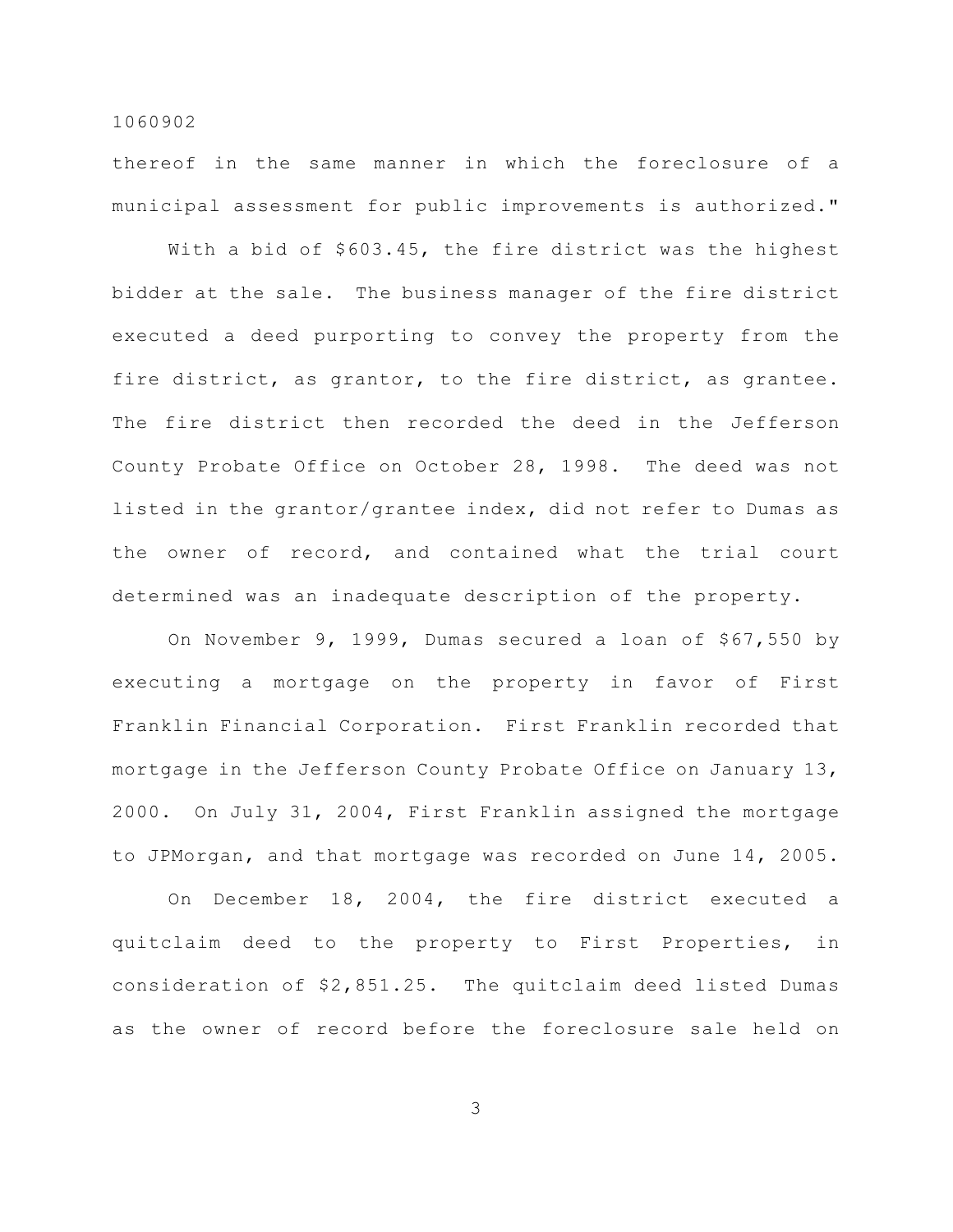October 19, 1998. On December 23, 2004, First Properties recorded the quitclaim deed in the Jefferson County Probate Office.

On June 8, 2005, JPMorgan filed an action seeking a judgment declaring that it was a bona fide holder for value of the property without notice of the foreclosure sale by the fire district. JPMorgan claimed that it was entitled to status as a bona fide holder for value because, it alleged, the foreclosure deed to the fire district and the quitclaim deed from the fire district to First Properties were outside the chain of title and therefore did not serve as constructive notice to JPMorgan of the claimed interests of the fire district and First Properties. JPMorgan later amended its complaint to, among other things, request that the court enter an order quieting title in favor of JPMorgan.

JPMorgan and First Properties each filed motions for a summary judgment. On March 29, 2006, the trial court entered an order granting the summary-judgment motion of First Properties and denying the summary-judgment motion of JPMorgan. However, JPMorgan filed a motion under Rule 59(e), Ala. R. Civ. P., to alter, amend, or vacate the judgment. The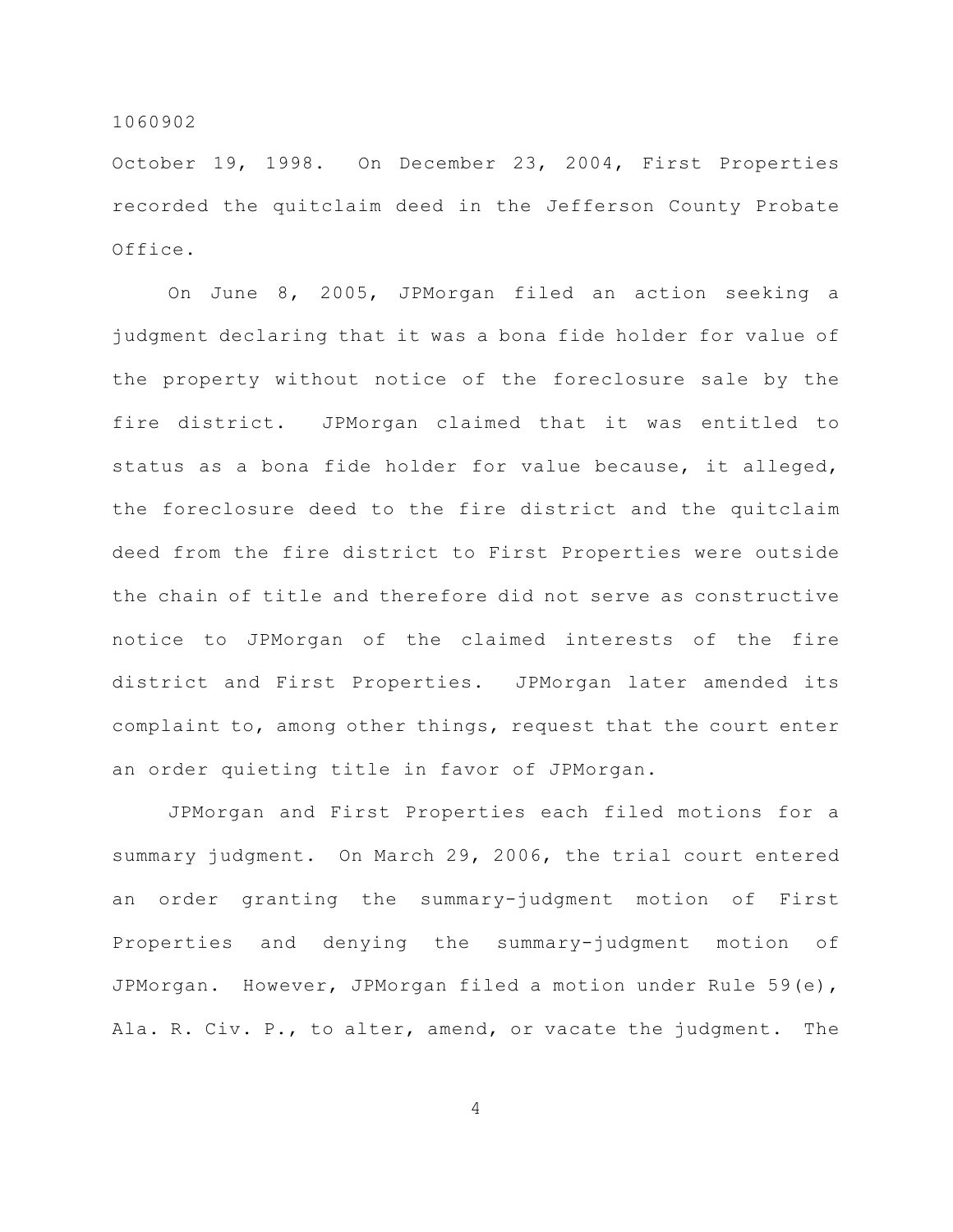trial court granted that motion on June 8, 2006, and set aside its order of March 29, 2006. The court found that there were genuine issues of fact that prevented a summary judgment in favor of First Properties, and it set the matter for a trial on the merits.

Before the date set for a trial, JPMorgan and First Properties filed a "joint stipulation" waiving their right to a trial on the merits and submitting the case for a final decision based on the evidentiary submissions accompanying the parties' summary-judgment materials. The parties also stipulated to the following additional facts: (1) First Franklin's mortgage of the property was recorded in the Jefferson County Probate Office; (2) JPMorgan held the mortgage to the property by virtue of First Franklin's assignment of that mortgage to JPMorgan; and (3) at the time of the fire-dues foreclosure sale, the fire district did not send a warning to redeem to First Franklin or JPMorgan.

On November 29, 2006, the trial court entered a final order that included the following holdings:

"1. JPMorgan is a bona fide encumbrancer of the property, for value, without notice of the foreclosure deed under which First Properties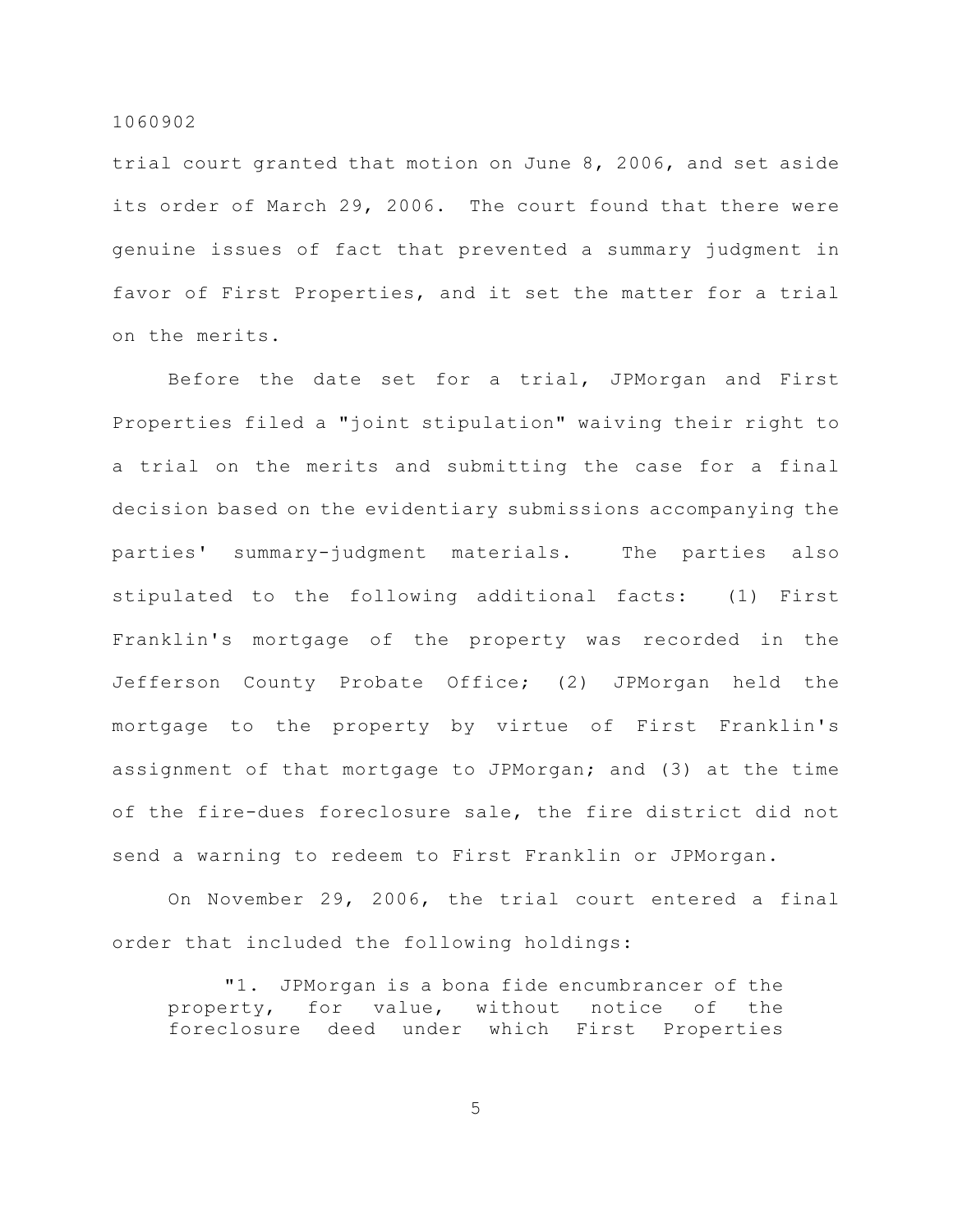claims. As a result, the foreclosure sale and deed are ineffective as against JPMorgan.

"2. Alternatively, JPMorgan was entitled to actual notice of the fire dues foreclosure sale and expiration of the redemption period. JPMorgan, having received no such notice, was consequently deprived of its rights in the subject property without notice in violation of due process of law. Accordingly, the foreclosure deed is ineffective as against JPMorgan.

"3. Alternatively, the legal description contained in the foreclosure sale notice and deed were defective, thus rendering the foreclosure sale and foreclosure deed invalid.

"4. Alternatively, JPMorgan is entitled to redeem the property within three months from the date this order becomes final and, alternatively, for so long as its mortgagor, Mrs. Dumas, holds possession of the property."

The trial court later denied a subsequent Rule 59(e) motion filed by First Properties, and First Properties filed a timely notice of appeal.

# Discussion

First Properties argues that the trial court erred in finding that JPMorgan is a "bona fide encumbrancer" for value.

"'A bona fide purchaser is one who (1) purchases legal title, (2) in good faith, (3) for adequate consideration, (4) without notice of any claim of interest in the property by any other party. First National Bank of Birmingham v. Culberson, 342 So. 2d 347, 350 (Ala. 1977). Notice sufficient to preclude a bona fide purchase may be actual or constructive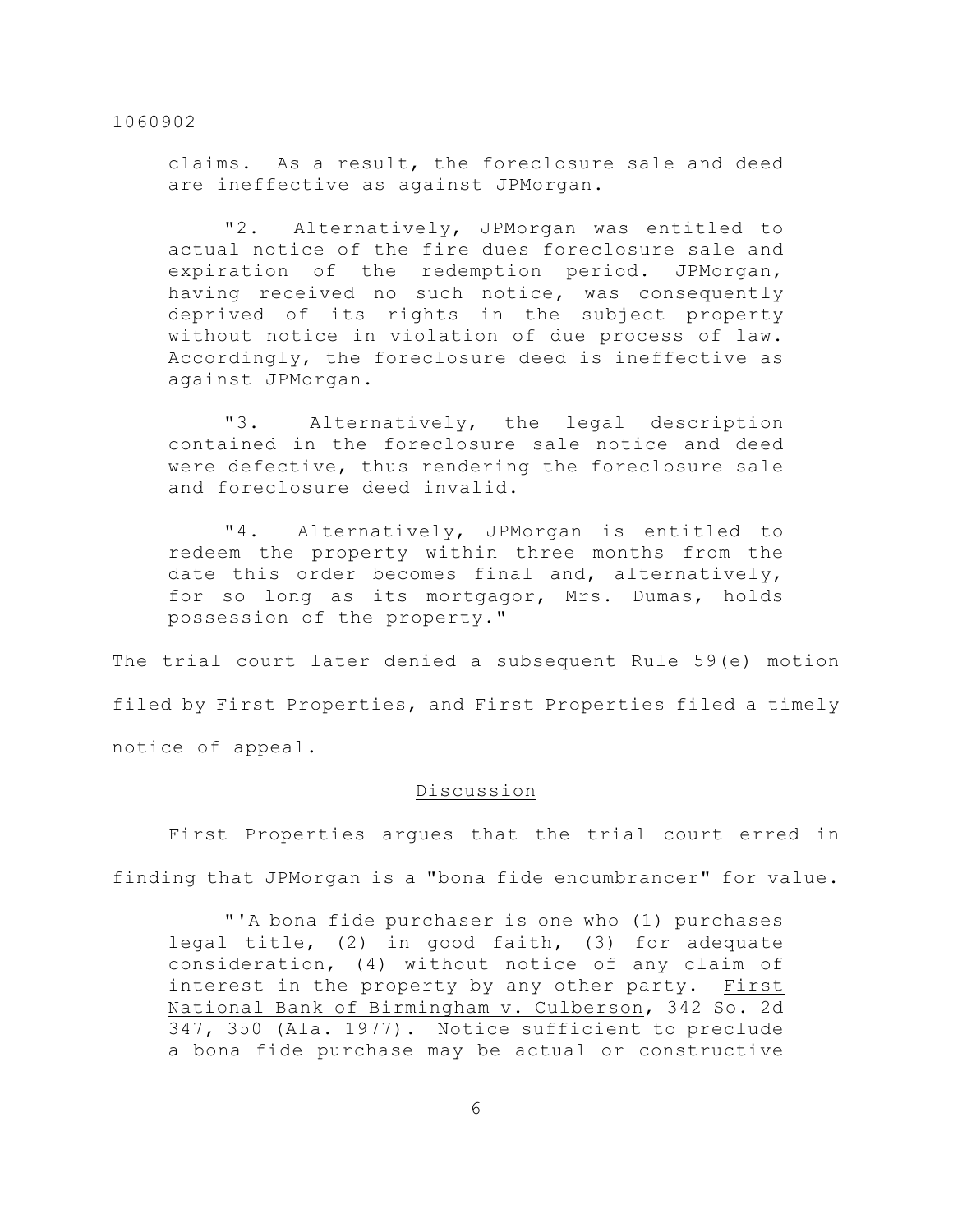or may consist of knowledge of facts which would cause a reasonable person to make an inquiry which would reveal the interest of a third party. Hill v. Taylor, 285 Ala. 612, 614, 235 So. 2d 647, 649 (1970).'"

Wallace v. Frontier Bank, N.A., 903 So. 2d 792, 797 (Ala. 2004) (quoting Rolling "R" Constr., Inc. v. Dodd, 477 So. 2d 330, 331-32 (Ala. 1985)). First Properties does not dispute that JPMorgan meets the first three requirements, i.e., that JPMorgan purchased legal title in good faith for adequate consideration. First Properties contends, however, that JPMorgan did not purchase the property without notice of the fire district's and First Properties' claims to the property.

As noted, the fire district recorded the foreclosure-sale deed on October 28, 1998, before Dumas executed a mortgage on the property in favor of First Franklin. First Properties argues that First Franklin, which subsequently assigned the mortgage to JPMorgan, "was on constructive notice of all documents of record in the probate court," and, therefore, that JPMorgan had constructive notice of the foreclosure-sale deed. (First Properties' brief, p.  $16.$ )<sup>1</sup> We disagree.

 $1$ More specifically, First Properties contends that JPMorgan was "put on constructive notice of anything of record in the probate court no matter how difficult to find those documents may be." (First Properties' brief, p. 29.)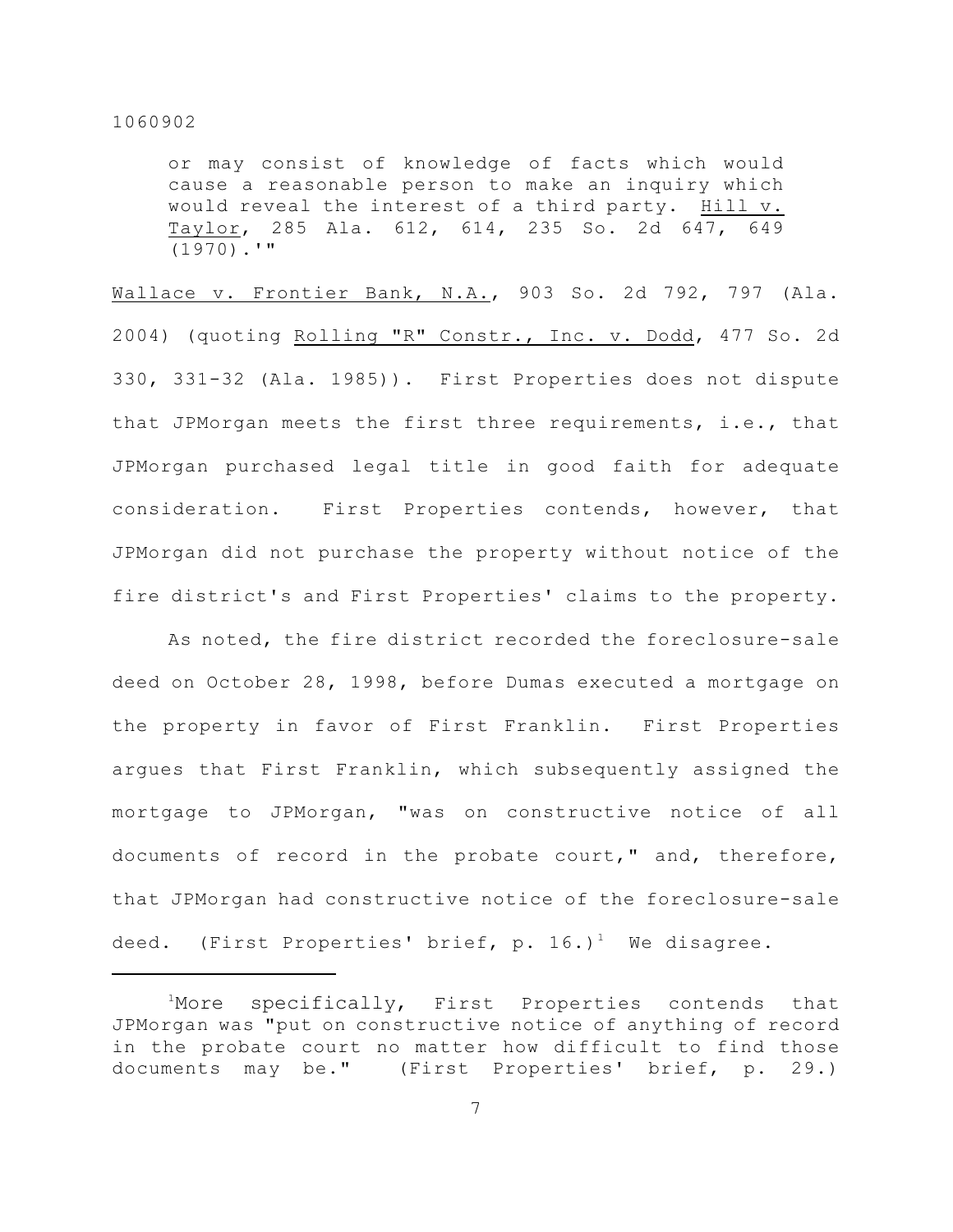Although the fire district recorded the foreclosure-sale deed in the Jefferson County Probate Office on October 28, 1998, that deed does not list the record owner (Dumas). Thus, when the foreclosure-sale deed was indexed in the probate records the fire district was listed as both the grantor and

"First Properties argues that all documents recorded in a probate court impart constructive notice to any buyer. Under that logic, a buyer would be required to inspect all recorded documents in searching title to property. The average number of documents recorded daily in Jefferson County is posted at the Probate Court each day, and is thus open to judicial notice. Considering both divisions, Birmingham and Bessemer, the daily number is just under 1,000, amounting to approximately 260,000 per year. A 20-year search, therefore, would require review of 5,200,000 documents. The implications of First Properties' argument do not end there. It must be considered that such a search would include a duty to look [not only] for any instrument out of the record owner, but also for any document of any nature containing the legal description of the property. Recognizing that the legal description at issue in this case does not close, First Properties would subject a title searcher to the duty of inspecting 5,200,000 documents and tracing millions of miles of calls in legal descriptions, handicapped by the even more severe burden of being subject to notice imparted by incomplete legal descriptions."

(JPMorgan's brief, pp. 14-15.)

JPMorgan, in addition to citing legal authority that contradicts First Properties' argument in that regard, explains the impracticality of First Properties' position: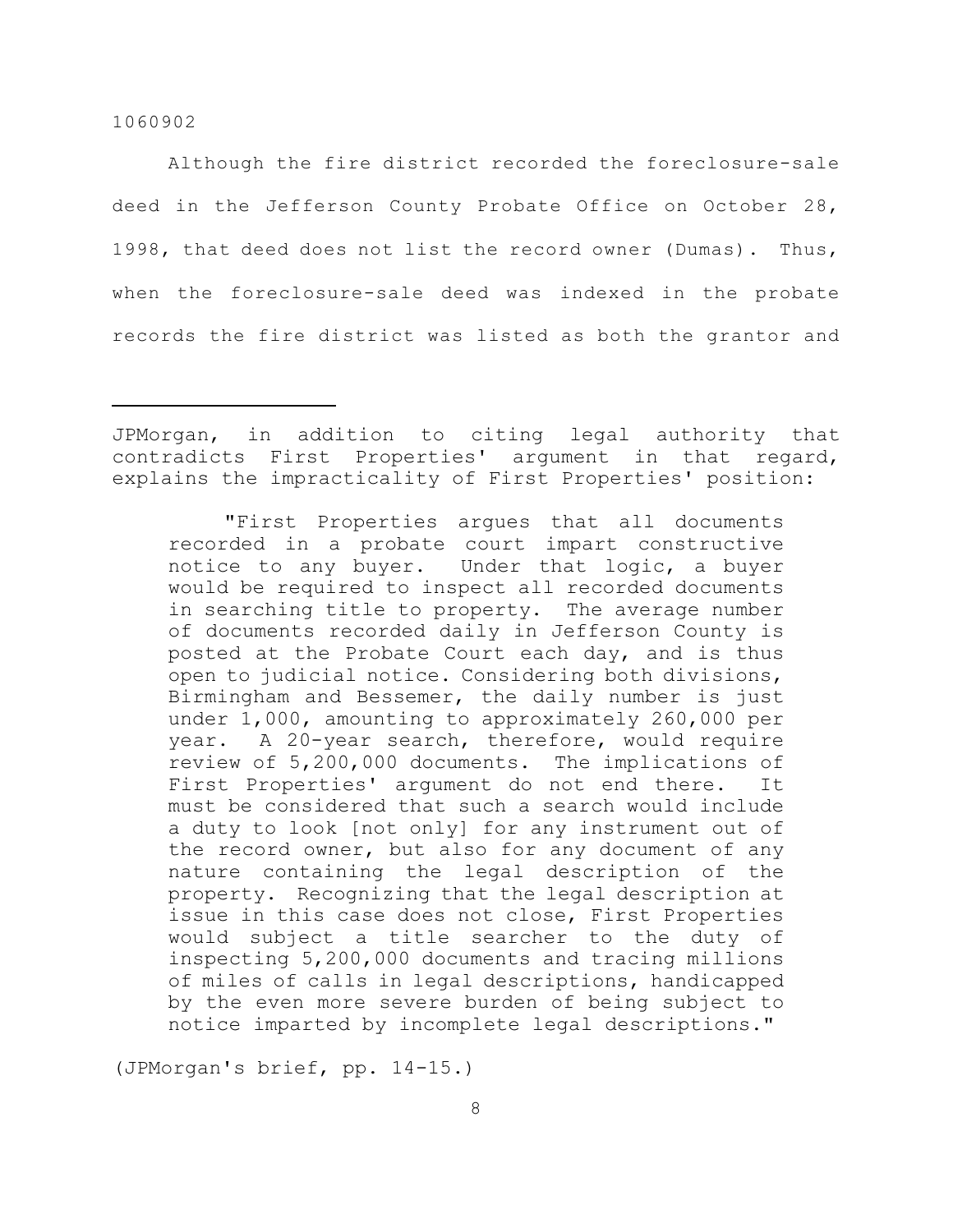the grantee, and the undisputed evidence before the trial court showed that a search of the grantor-grantee index in the Jefferson County Probate Office would not have uncovered the foreclosure-sale deed. Consequently, the foreclosure-sale deed is a "wild deed,"<sup>2</sup> outside the chain of title, and the fact that it was recorded did not impart constructive notice to First Franklin or to JPMorgan. As explained in Wallace, 903 So. 2d at 797: "'A purchaser is chargeable with notice of what appears on the face of the instruments in his or her chain of title. Ball v. Vogtner, 362 So. 2d 894, 897 (Ala. 1978); Union Oil Co. v. Colglazier, 360 So. 2d 965, 969-70 (Ala. 1978). However, an instrument outside a purchaser's chain of title does not give constructive notice.'" (quoting Dodd, 477 So. 2d at 332) (emphasis added). Accord Brannan v.

(Footnote omitted.)

 $2$ See Robin Paul Malloy & Mark Klapow, Attorney Malpractice for Failure to Require Fee Owner's Title Insurance in a Residential Real Estate Transaction, 74 St. John's L. Rev. 407, 432 (2000):

<sup>&</sup>quot;A major pitfall in most recording systems involves the so-called wild deed. A wild deed is an instrument of conveyance that is literally recorded, but cannot be found by using the recordation index. Because it cannot be found, the wild deed poses a significant problem for searchers."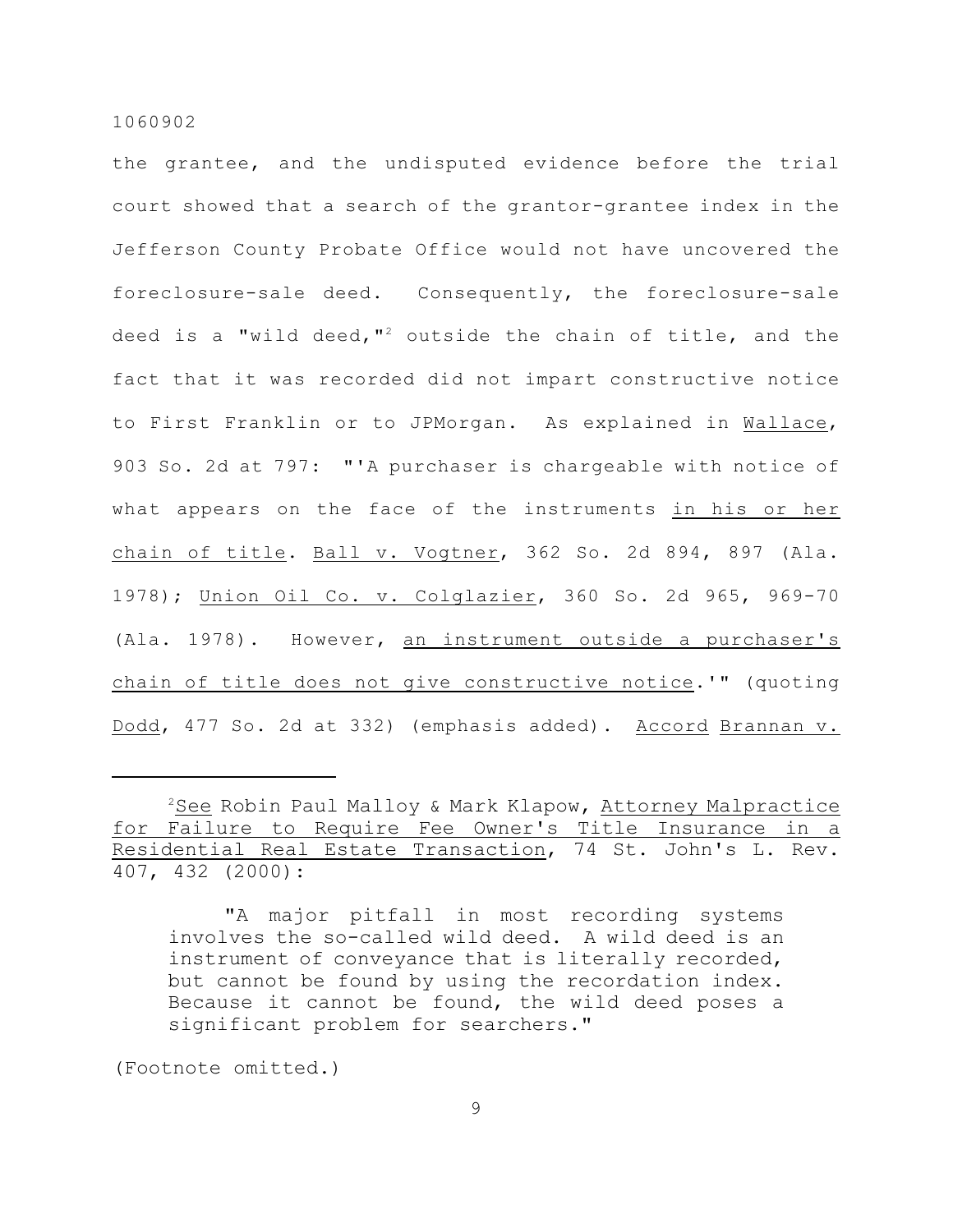Marshall, 184 Ala. 375, 377, 63 So. 1007, 1007 (1913), which states:

"It is well settled by numerous decisions in this state that the registration of a conveyance executed by one who is a stranger to the title as it is shown by the records--that is, by a grantor who does not appear in the chain of recorded conveyances, or other title records, as one who has acquired an interest in the land in question--is not constructive notice to a subsequent purchaser in the regular chain of title. Fenno v. Sayre, 3 Ala. 458 [(1842)]; Gimon v. Davis, 36 Ala. 589 [(1860)]; Scotch Lumber Co. v. Sage, 132 Ala. 598, 32 South. 607, 90 Am. St. Rep. 932 [(1902)]; Tenn. C., I. & R. Co. v. Gardner, 131 Ala. 599, 32 South. 622  $[ (1902) ]$ ."

Accordingly, First Properties' argument that the foreclosuresale deed provided constructive notice to JPMorgan is without merit.

First Properties also contends, however, that JPMorgan knew of, or reasonably should have known of, facts that would have put it on "inquiry notice"--i.e., "facts which would cause a reasonable person to make an inquiry which would reveal the interest" of the fire district through which First Properties claims title to the property. Wallace, 903 So. 2d at 797. To support that contention, First Properties relies on the title commitment that Stewart Title Guaranty Company, which issued a title-insurance policy to First Franklin for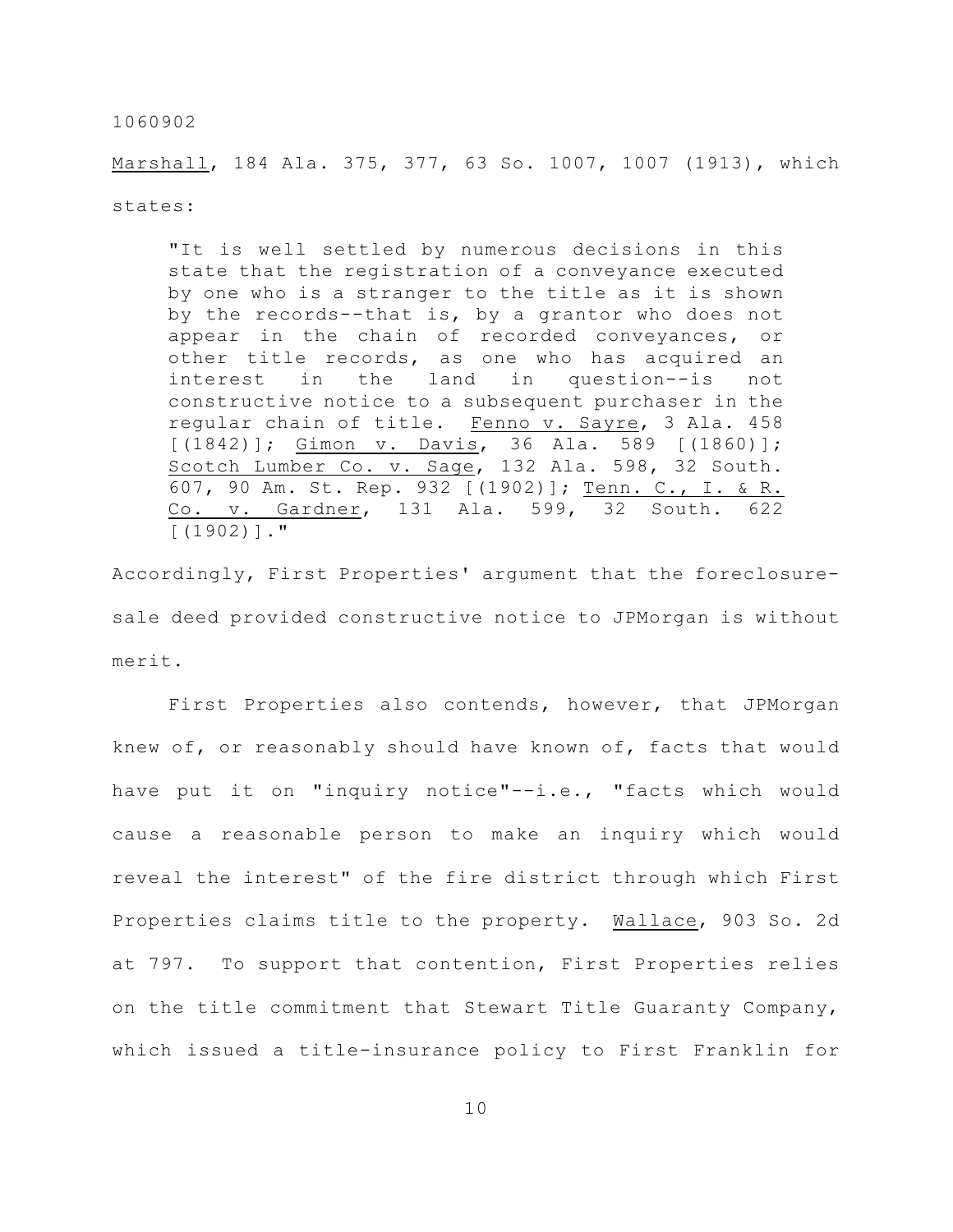the property, provided to First Franklin at the time of the execution of the November 9, 1999, mortgage.

First Properties alleges that the title commitment from Stewart Title "disclosed to First Franklin that the property was in a fire district and subject to fire dues." (First Properties' brief, p. 8.) However, the only portion of the title commitment that First Properties cites is a sentence that reads: "The following requirements must be met and completed to the satisfaction of [Stewart Title] before its policy of title insurance will be issued: ... 4. Proof that there are no unpaid due and payable, improvement assessments and/or fire dues against subject property." The handwritten word "affidavit" appears above item "4" quoted above, which, according to the parties, indicates that either Stewart Title or its agent, Birmingham Title Services Corporation, accepted an affidavit from Dumas as satisfactory proof that there were no unpaid fire dues. First Properties implies that it was unreasonable for Stewart Title and Birmingham Title to rely on an affidavit as proof that there were no unpaid fire dues on the property, and, without citing any authority to support the proposition, First Properties suggests that Stewart Title and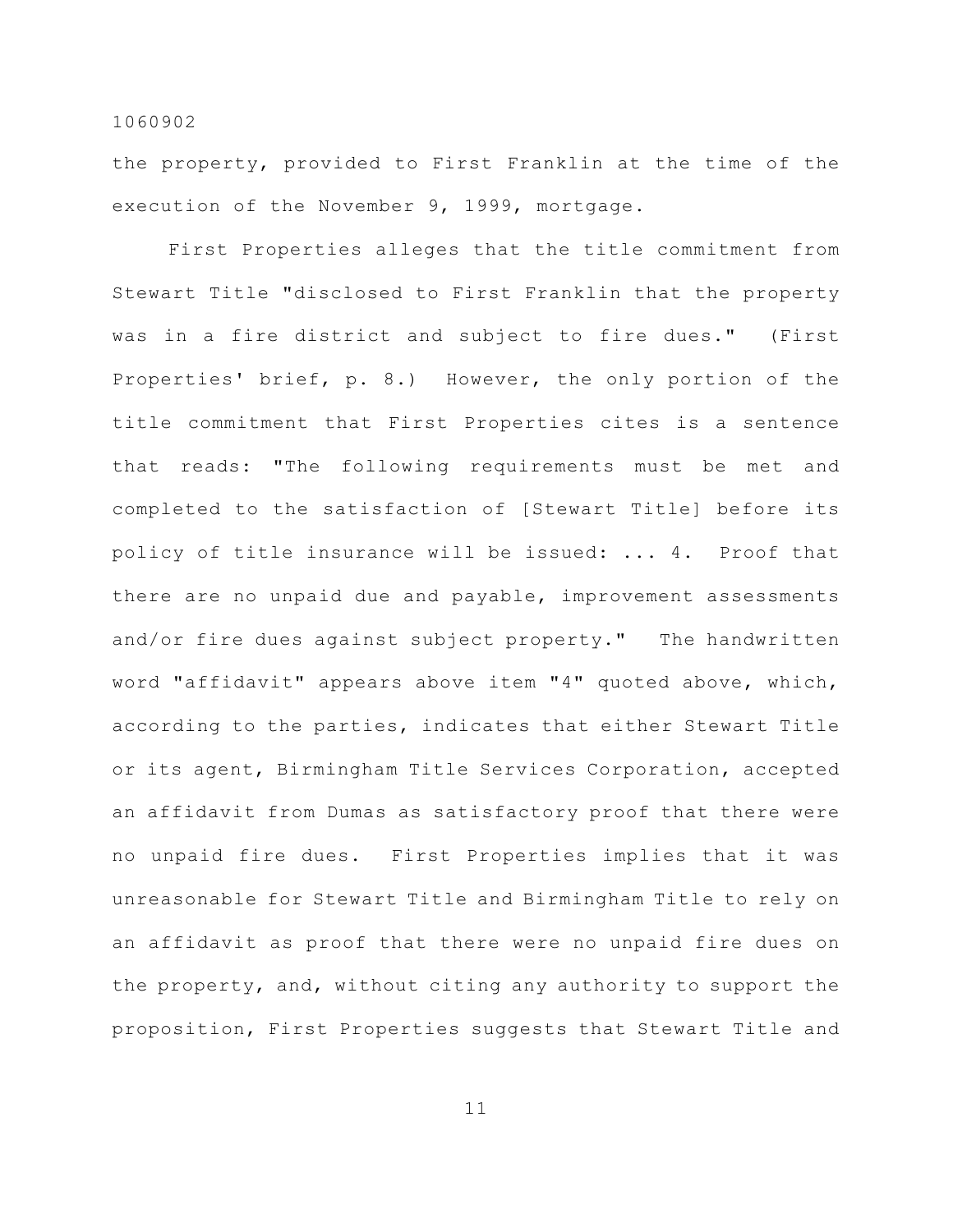Birmingham Title should have inquired to determine what fire district the property was located in and whether there were any unpaid fire dues. $3$ 

Other than noting that the undisputed evidence in the record shows that the foreclosure-sale deed was outside the chain of title and therefore that a search of the Jefferson County Probate records at the time of the 1999 mortgage would not have located the foreclosure-sale deed, we express no opinion regarding whether the title insurer had an obligation to inquire further as to whether there were any fire dues on the property that remained unpaid. Even if First Properties were correct in its claim that Stewart Title and Birmingham Title had knowledge of facts that should have caused them to inquire further regarding the existence of any unpaid fire dues, First Properties has not offered any evidence suggesting that First Franklin (and, by extension, JPMorgan) should be

 $3$ As JPMorgan points out, First Properties does not cite any evidence in the record that suggests that contacting the fire district would have disclosed that the property had been sold for unpaid fire dues. JPMorgan explains that because the fire district sold the property in 1998 to satisfy the unpaid fire dues, a call by First Franklin in 1999 might have revealed only that there currently were no unpaid fire dues, not that the property had been sold previously to satisfy unpaid fire dues.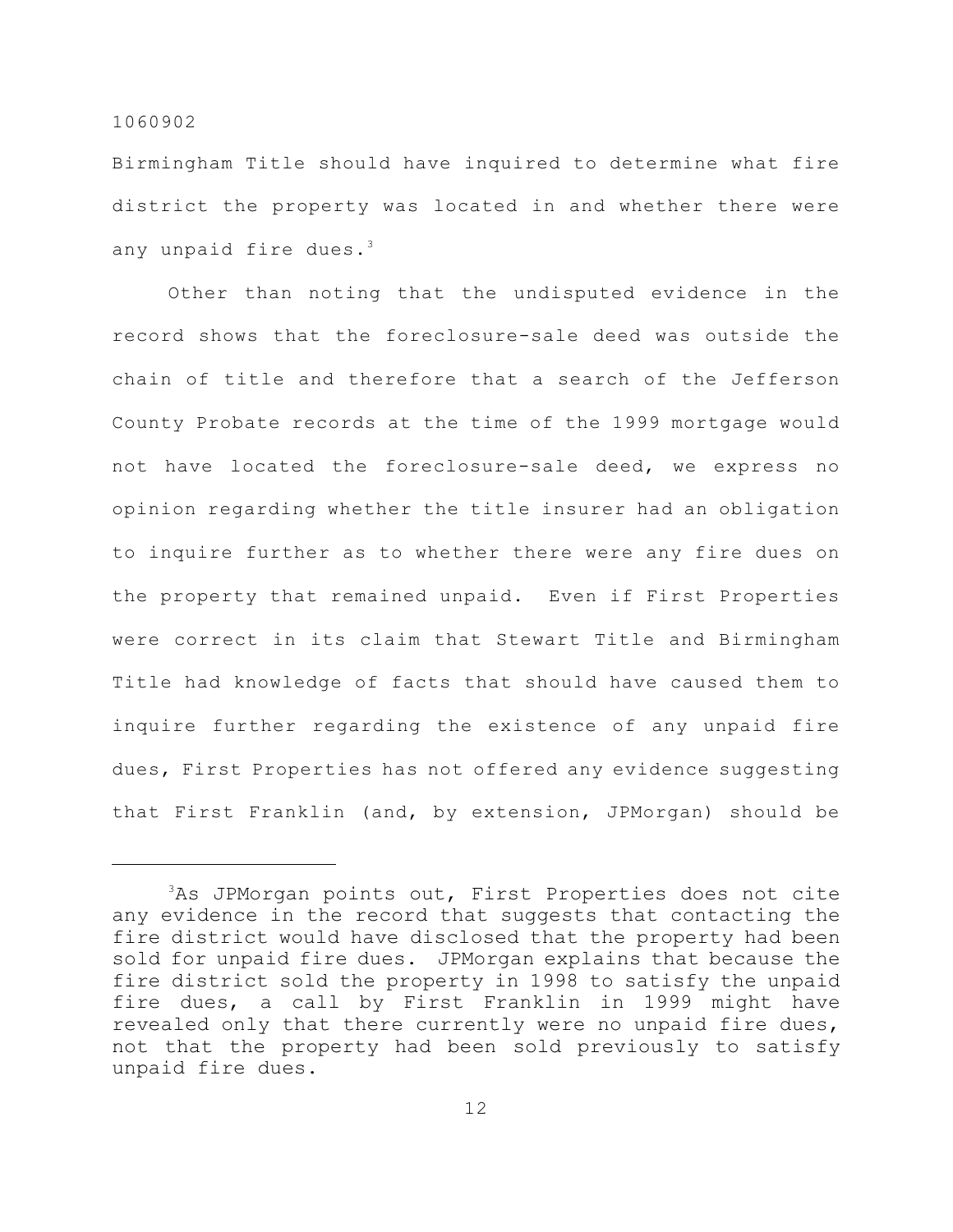charged with that same knowledge.

In Wallace, supra, J. Steve Wallace and Lucy S. Wallace recovered a \$60,000 judgment against Robert P. Sholund, Inc. ("RPS"). 903 So. 2d at 793. Soon after the judgment was entered, RPS conveyed several properties to Robert P. Sholund and Patricia Sholund, and the Sholunds recorded the deeds to those properties. Four days after the deeds were recorded, the Wallaces recorded a certificate of judgment against RPS. Some time later, the Sholunds executed a deed to one of the properties to Nicholas Lee and Tammy Lee. The Lees then executed a mortgage on the property in favor of Frontier Bank, N.A., and both the deed from the Sholunds to the Lees and the mortgage from the Lees to Frontier were recorded. 903 So. 2d at 793-94.

The Wallaces subsequently brought an action seeking to set aside the deed from RPS to the Sholunds and to declare that both the deed from the Sholunds to the Lees and the Lees' mortgage to Frontier were subject to the voiding of the earlier deed. 903 So. 2d at 793. The Wallaces alleged that the Lees were not bona fide purchasers for value without notice because, the Wallaces contended, the Lees' title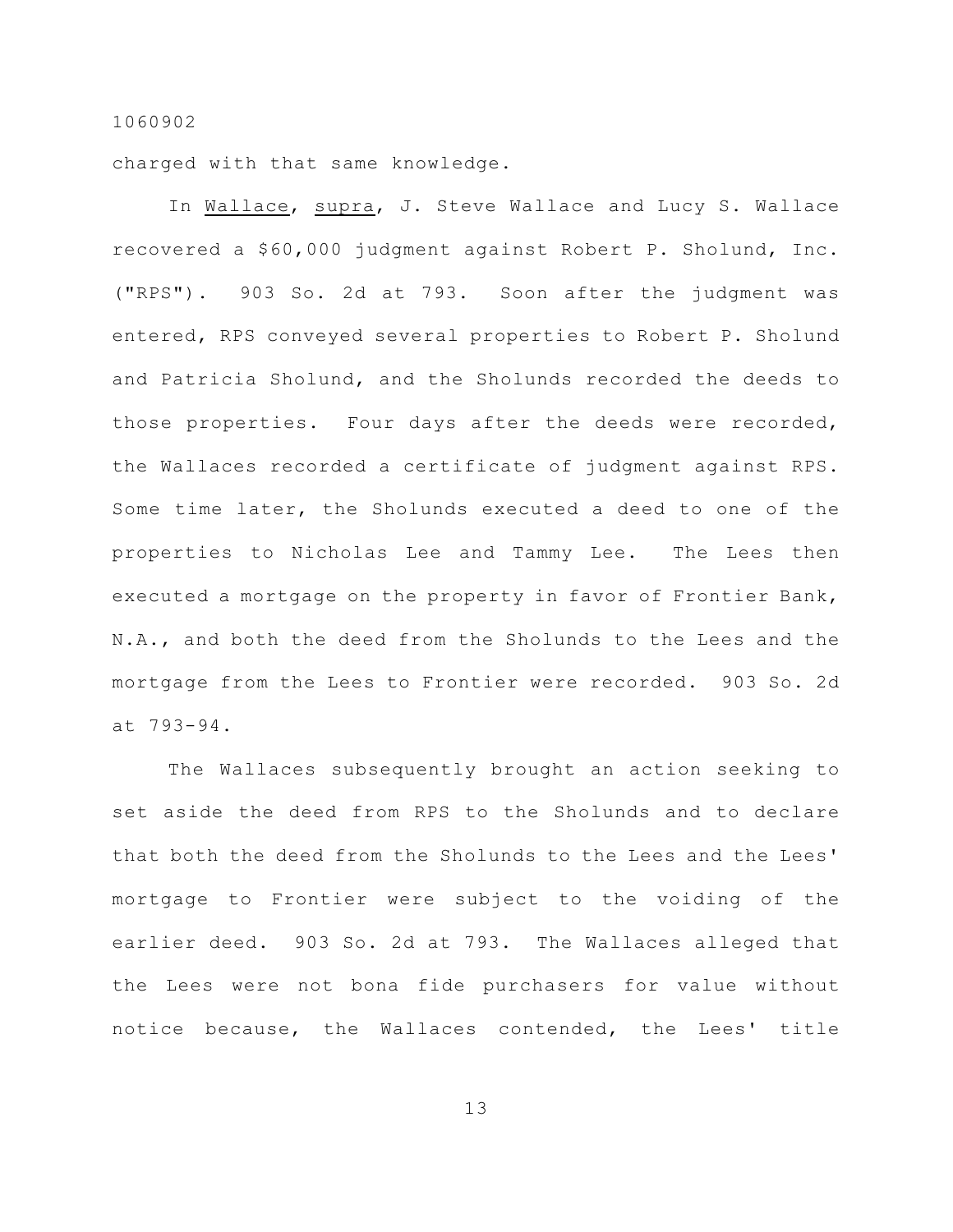insurer "had, or should have had, knowledge of the [Wallaces'] recorded judgment and the mid-December cluster of conveyances from RPS to the Sholunds, and that [the title insurer's] knowledge is imputed to the Lees and Frontier." 903 So. 2d at 799.

The underlying premise of the Wallaces' argument was that the title insurer (and its agent) were "'acting as the title examining agents for the Lees and Frontier.'" 903 So. 2d at 799 (quoting the Wallaces' brief). In rejecting the Wallaces' position, this Court noted that the Wallaces had not offered any evidence suggesting an agency relationship between the title insurer and the Lees and Frontier:

"[A]gency may not be presumed; the party asserting it has the burden of adducing sufficient evidence to prove its existence. Kennedy v. Western Sizzlin Corp., 857 So. 2d 71, 77 (Ala. 2003). There is a distinction between an abstract of title and title insurance. When a title insurance company is engaged by a party merely to issue a title insurance policy, without the additional duty of preparing and delivering an abstract of title, and when the party procuring the insurance neither retains nor exercises any supervision or control over the manner in which the title insurance company determines the status of title, the title insurance company functions as an independent contractor and not as the agent of the party. Under such a relationship, notice to, or knowledge obtained by, the title insurance company does not constitute actual or constructive notice or knowledge to the party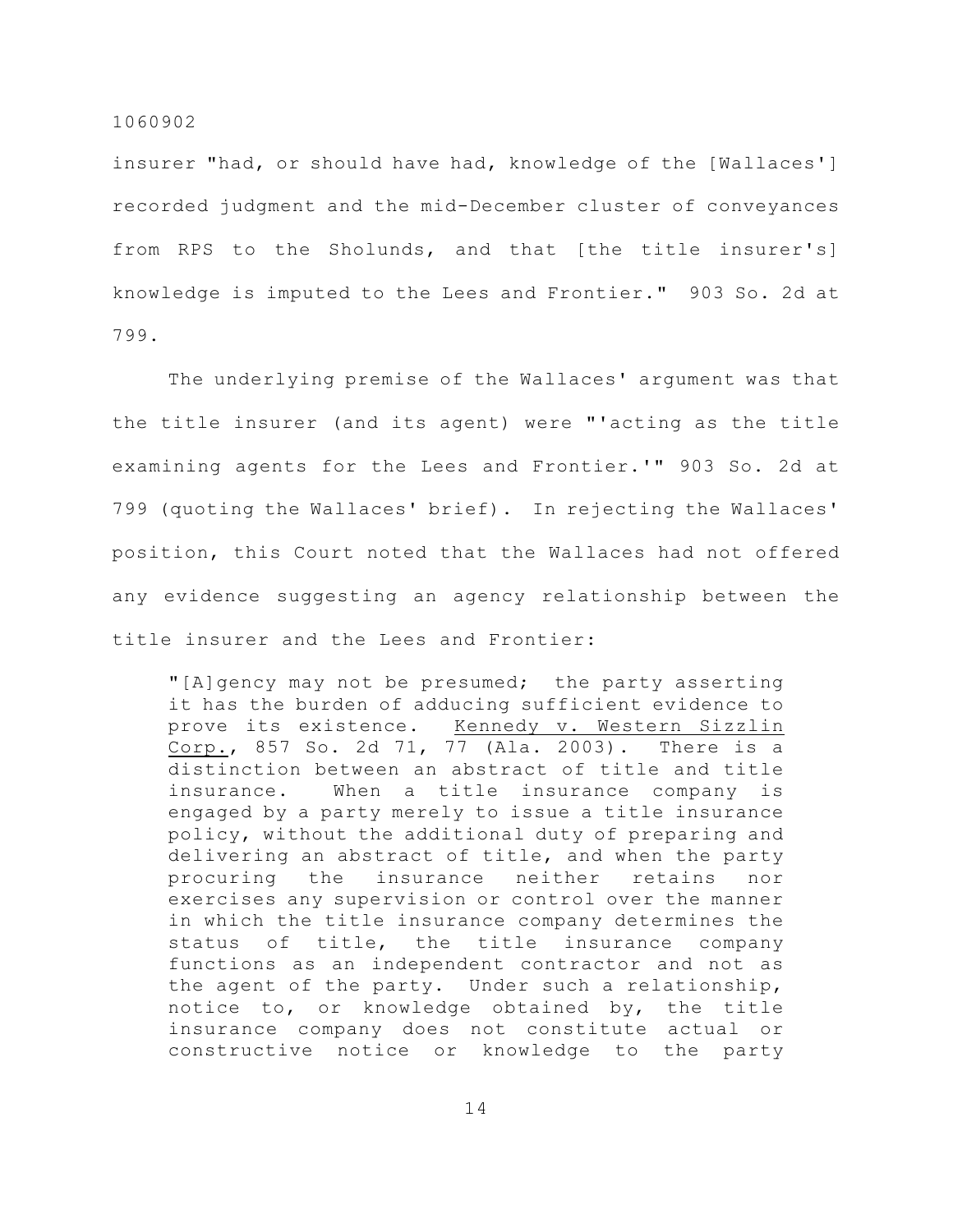retaining the title insurance company. Rice v. Taylor, 220 Cal. 629, 32 P.2d 381 (1934); Colegrove v. Behrle, 63 N.J. Super. 356, 164 A.2d 620 (1960); Soper v. Knaflich, 26 Wash. App. 678, 613 P.2d 1209 (1980); Focus Inv. Assocs., Inc. v. American Title Ins. Co., 797 F. Supp. 109 (D.R.I. 1992); and Huntington v. Mila, Inc., 119 Nev. 355, 75 P.3d 354 (2003).

"The only fact the Wallaces point to in support of their argument that Lawyers Title acted as 'the title examining agent for the Lees and Frontier' is that the Lees paid the premiums for the title insurance as a part of the closing costs. That fact is in no way indicative of an agency relationship between the Lees and Lawyers Title; rather, it is indicative of a transaction between an insured and an independent-contractor insurer.

"Accordingly, because there is no evidence in the record indicating that Lawyers Title knew or should have known of the Wallaces' judgment against RPS on January 13, 2003, when the Lees closed their purchase on lot 30 from the Sholunds, and because there is no evidence indicating that Lawyers Title was acting as the Lees' agent in issuing the title insurance policies in question, there is no support for the Wallaces' contention that notice or knowledge of the Wallaces' judgment against RPS should be imputed to the Lees. Such notice or knowledge as Lawyers Title, the Lees, or Frontier obtained after the closing is irrelevant to the issue whether the Lees were bona fide purchasers for value or whether Frontier was a bona fide mortgagee for value at the time of the January 13, 2003, closing."

903 So. 2d at 801-02.

In the present case, the trial court's order of final judgment states: "The record in this case contains no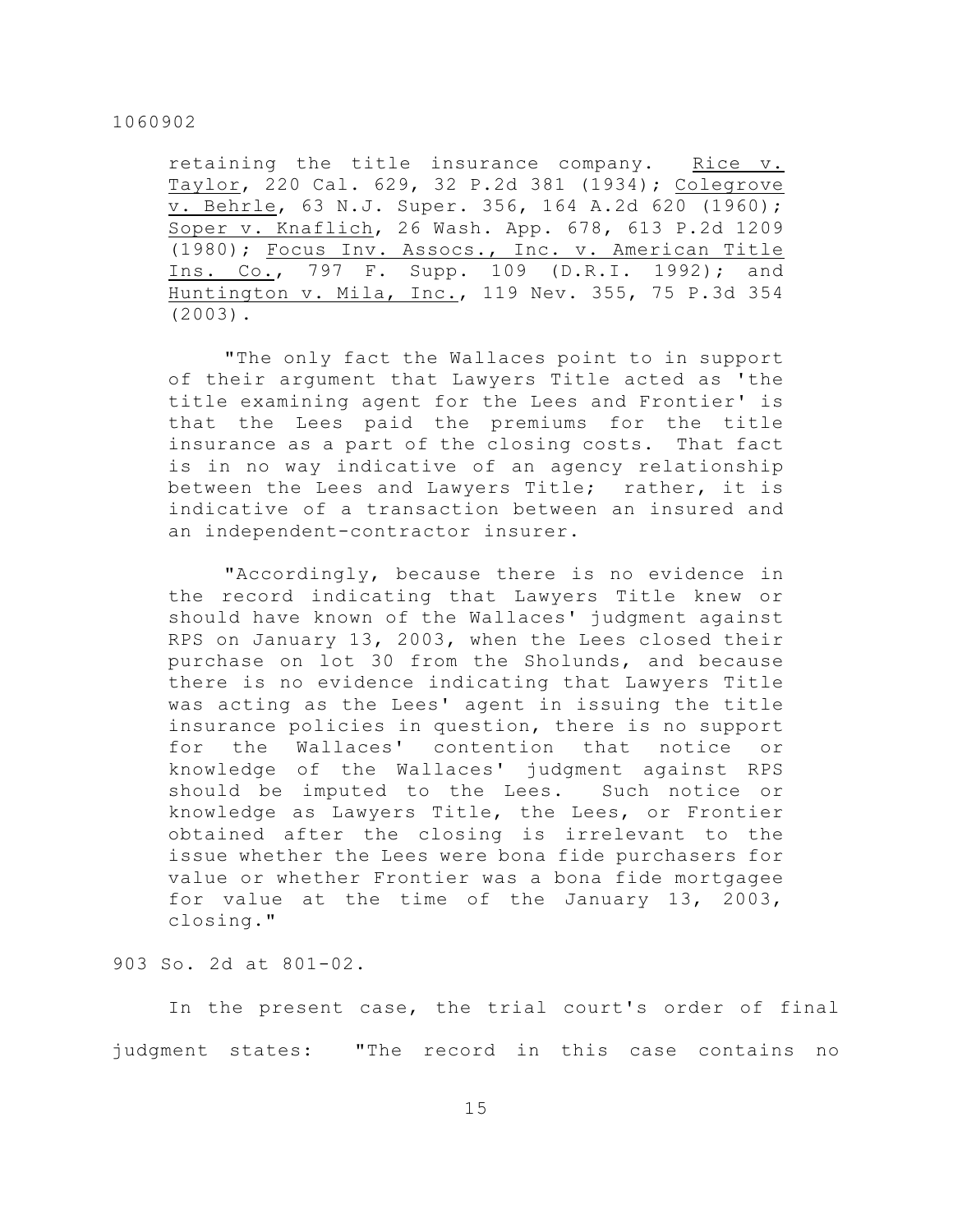allegation or proof that the title company in this case was the agent of First Franklin." First Properties does not explain how that ruling of the trial court was erroneous. Instead, to support its contention that Birmingham Title was acting as the agent of First Franklin, First Properties cites an affidavit from the president of Birmingham Title. That affidavit indicates that Birmingham Title "researches and prepares title insurance binders and policies as agent for Stewart Title" and that Birmingham Title "performed a title search and prepared a title commitment" relating to the Dumas property. The affidavit indicates only that the "title commitment was prepared for the benefit of First Franklin." Thus, the affidavit does not indicate that the transaction between First Franklin and Stewart Title was anything other than a "transaction between an insured and an independent-contractor insurer." See Wallace, 903 So. 2d at 802. Consequently, First Properties has not offered evidence of an agency relationship between Stewart Title or Birmingham Title and First Franklin or JPMorgan, and any alleged notice that the title insurer had is not imputed to First Franklin or JPMorgan.